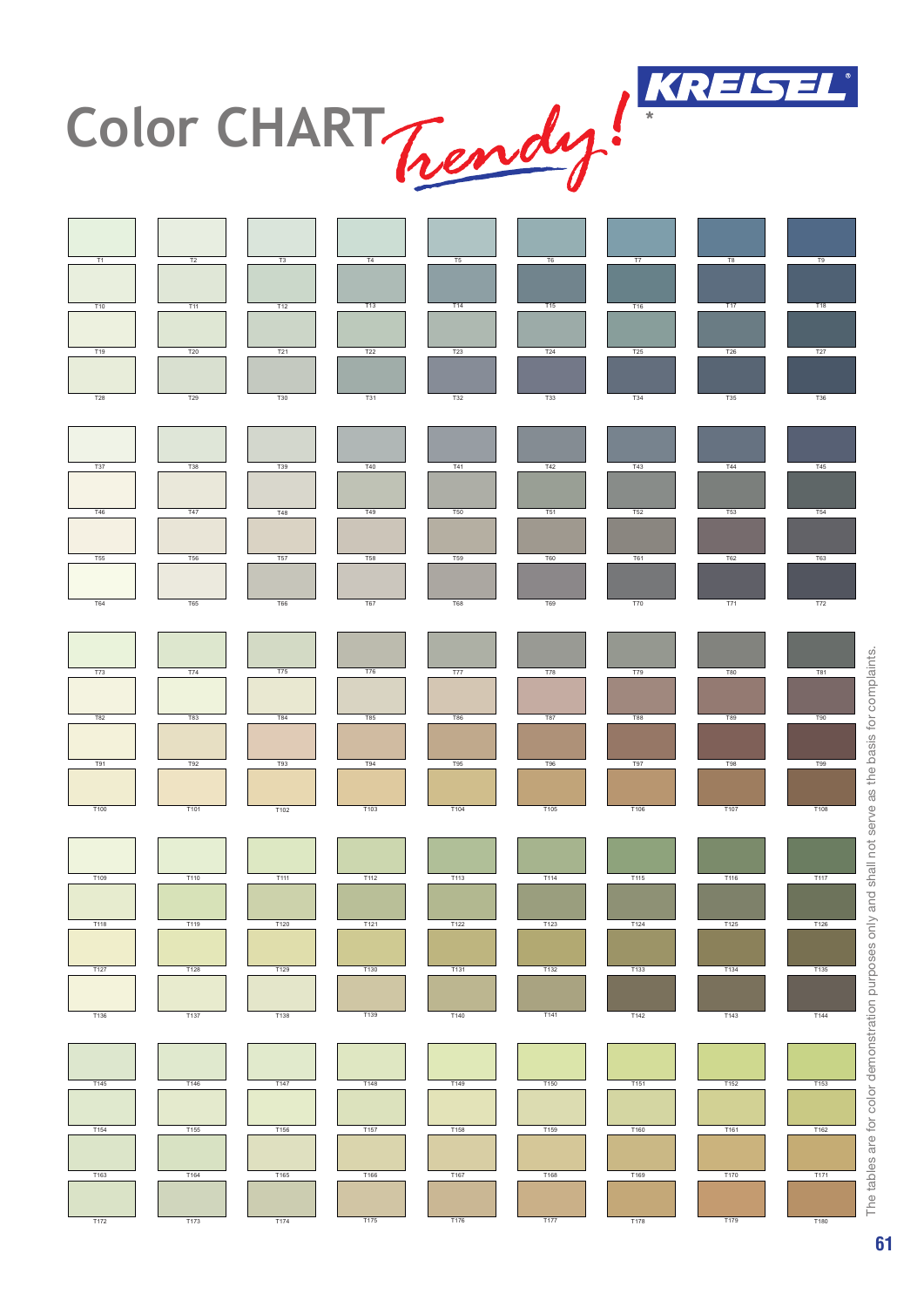

## **Color CHART color Design** Color Design

## TIPS AND DESCRIPTIONS OF SYMBOLS:

| ı | Price group: I, II, III, IV               |                               | The number<br>20081<br>of a color             |                               |
|---|-------------------------------------------|-------------------------------|-----------------------------------------------|-------------------------------|
|   | Acrylic render<br>AKRYTYNK 010            |                               | Acrylic paint 001                             |                               |
|   | Silicate-silicone<br>render SISITYNK 040  |                               | <b>LATEX PAINT</b><br>011                     |                               |
|   | Render<br><b>SILIKON PROTECT 031</b>      | <b>VREISEI</b>                | <b>Color Paint</b><br>014 acrylic             | COLO                          |
|   | Silicone bio-render<br><b>BIOTYNK 042</b> | <b>BIOTYNK</b><br>042 KREISEL | Biologically<br>resistant paint 008           | <b>BIOFARE</b><br>008 KREISE  |
|   | ECO render 022                            |                               | ECO paint 009                                 |                               |
|   | Architectural<br>concrete 055             | <b>BETON</b>                  | Flexible paint 007                            | $\sim 007$ KREP               |
|   | Silicate render<br>SILIKATYNK 020         | <b>ILIKATY</b><br>20 KREISEL  | Winter silicate<br>render<br>SILIKATYNK-Z 021 |                               |
|   | Silicone paint 003                        | 'ARB<br>KREIS                 | NANOTECH paint<br>006                         | <b>FARBA</b><br><b>REISEL</b> |
|   | Silicate paint 002                        | KREISE                        | Silicate-silicone<br>SISI paint 004           | KREISEL                       |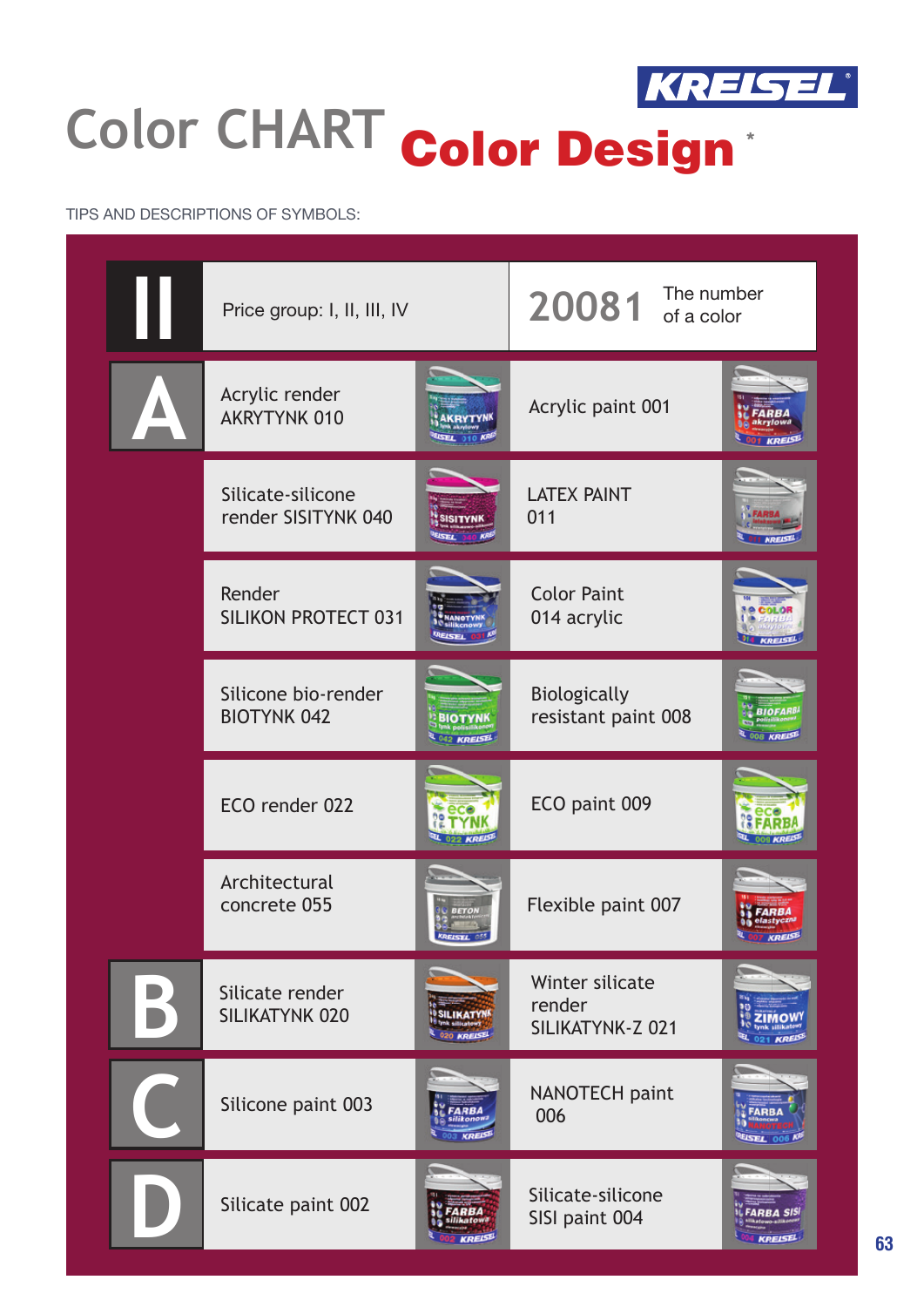|       | $\blacksquare$ |       | $\blacksquare$          |       | $\overline{\mathbb{L}}$ |       | $\overline{\mathbb{L}}$ |       | $\mathsf \Pi$   |
|-------|----------------|-------|-------------------------|-------|-------------------------|-------|-------------------------|-------|-----------------|
| 20002 | IA.            | 20006 | <b>AB</b>               | 20010 | <b>ABC</b>              | 20014 | <b>ABCD</b>             | 20018 | $A$ $B$ $C$ $D$ |
|       | $\blacksquare$ |       | $\overline{\mathbb{L}}$ |       | Ш                       |       | Ш                       |       | $\mathbf{L}$    |
| 20077 | <b>AB</b>      | 20081 | <b>ABCD</b>             | 20085 | <b>ABCD</b>             | 20089 | <b>ABCD</b>             | 20093 | <b>ABCD</b>     |
|       | $\blacksquare$ |       | ℿ                       |       | $\overline{\mathbb{L}}$ |       | $\blacksquare$          |       | $\blacksquare$  |
| 20152 | IA.            | 20156 | D<br><b>ABC</b>         | 20160 | <b>AB</b><br>D<br>C.    | 20164 | D<br><b>AB</b><br>C.    | 20168 | <b>ABCD</b>     |
|       | $\blacksquare$ |       | Ш                       |       | Ш                       |       | ⊔                       |       | $\blacksquare$  |
| 20227 | IA.            | 20231 | IA                      | 20235 | IA.<br>C.               | 20239 | <b>ABCD</b>             | 20243 | <b>ABCD</b>     |
|       | $\blacksquare$ |       | $\blacksquare$          |       | $\blacksquare$          |       | $\mathsf{L}$            |       | $\blacksquare$  |
| 20302 | <b>AB</b>      | 20306 | <b>ABCD</b>             | 20310 | <b>ABCD</b>             | 20314 | <b>ABCD</b>             | 20318 | ABCD            |
|       | Ш              |       | Ш                       |       | П                       |       | Π                       |       | $\blacksquare$  |
| 20377 | $A$ B C        | 20381 | <b>ABCD</b>             | 20385 | <b>AB</b><br>D<br>C.    | 20389 | DI<br>IA BI<br>C.       | 20393 | <b>ABCD</b>     |
|       | $\blacksquare$ |       | $\blacksquare$          |       | $\blacksquare$          |       | $\mathsf{L}$            |       | $\blacksquare$  |
| 20402 | <b>A</b>       | 20406 | A                       | 20410 | IA.<br>C.               | 20414 | <b>ABCD</b>             | 20418 | <b>ABCD</b>     |
|       | $\blacksquare$ |       | $\blacksquare$          |       | $\blacksquare$          |       | П                       |       | ╙               |
| 20452 | IA.            | 20456 | <b>ABC</b>              | 20460 | <b>ABCD</b>             | 20464 | <b>ABC</b><br>DI        | 20468 | <b>ABCD</b>     |
|       | $\blacksquare$ |       | П                       |       | П                       |       | $\mathsf{L}$            |       | $\blacksquare$  |
| 20527 | ABC            | 20531 | <b>ABCD</b>             | 20535 | <b>AB</b><br>CD         | 20539 | n.<br>IA BI<br>C.       | 20543 | <b>ABCD</b>     |
|       | $\blacksquare$ |       | Ш                       |       | Ш                       |       | $\Box$                  |       | $\blacksquare$  |
| 20602 | C.<br>IA.      | 20606 | <b>ABCD</b>             | 20610 | <b>ABCD</b>             | 20614 | <b>ABCD</b>             | 20618 | <b>ABCD</b>     |

|       | Ш                            |       |                              |       | Ш                            |       | п.               |       | П                                 |
|-------|------------------------------|-------|------------------------------|-------|------------------------------|-------|------------------|-------|-----------------------------------|
| 24028 | A<br>Ш                       | 24032 | A<br>Ш                       | 24036 | <b>AB</b><br>Ш               | 24040 | <b>ABCD</b><br>ш | 24044 | <b>ABCD</b><br>П                  |
| 24103 | IA.                          | 24107 | <b>ABCD</b>                  | 24111 | <b>ABCD</b>                  | 24115 | <b>ABCD</b>      | 24119 | <b>ABCD</b>                       |
|       | Ш                            |       | Ш                            |       | Ш                            |       | Т.               |       | П                                 |
| 24178 | A B <br>Ш                    | 24182 | AB<br>Ш                      | 24186 | <b>ABCD</b><br>П             | 24190 | <b>ABCD</b><br>П | 24194 | <b>ABCD</b><br>П                  |
|       |                              |       |                              |       |                              |       |                  |       |                                   |
| 24253 | <b>AB</b><br>$\blacksquare$  | 24257 | ABC<br>Ш                     | 24261 | <b>ABCD</b><br>Ш             | 24265 | <b>ABCD</b><br>m | 24269 | $A$ $B$ $C$ $D$<br>$\blacksquare$ |
|       |                              |       |                              |       |                              |       |                  |       |                                   |
| 24328 | A<br>-1                      | 24332 | A<br>Ш                       | 24336 | $\overline{\mathbf{A}}$<br>Ш | 24340 | <b>ABCD</b><br>Ш | 24344 | ABCD<br>П                         |
| 24403 |                              | 24407 |                              | 24411 |                              | 24415 |                  | 24419 |                                   |
|       | $\overline{\mathbf{A}}$<br>Ш |       | $\overline{\mathbf{A}}$<br>Ш |       | $\overline{\mathbf{A}}$<br>П |       | IA.<br>Ш         |       | <b>ABCD</b><br>П                  |
| 24478 | A                            | 24482 | ABCD                         | 24486 | <b>ABCD</b>                  | 24490 | <b>ABCD</b>      | 24494 | <b>ABCD</b>                       |
|       | Ш                            |       | Ш                            |       | Ш                            |       | П.               |       | П                                 |
| 24553 | IA.                          | 24557 | $\mathbf{C}$<br>IA.          | 24561 | <b>ABCD</b>                  | 24565 | ABCD             | 24569 | <b>ABCD</b>                       |
|       | ш                            |       | Ш                            |       | Ш                            |       | Ш                |       | П                                 |
| 24628 | $\overline{\mathbf{A}}$      | 24632 | $\overline{\mathbf{A}}$      | 24636 | $\overline{\mathbf{A}}$      | 24640 | IA.              | 24644 | IA.                               |
|       | IV                           |       | Ш                            |       | $\blacksquare$               |       | Н.               |       | П                                 |
| 24703 | <b>AB</b>                    | 24707 | ABC                          | 24711 | <b>ABCD</b>                  | 24715 | <b>ABCD</b>      | 24719 | ABCD                              |
|       | Ш                            |       | Ш                            |       | Ш                            |       | П                |       | П                                 |
| 24778 | $\vert$ A                    | 24782 | $A$ B C                      | 24786 | $A$ BCD                      | 24790 | $A$ B C D        | 24794 | ABCD                              |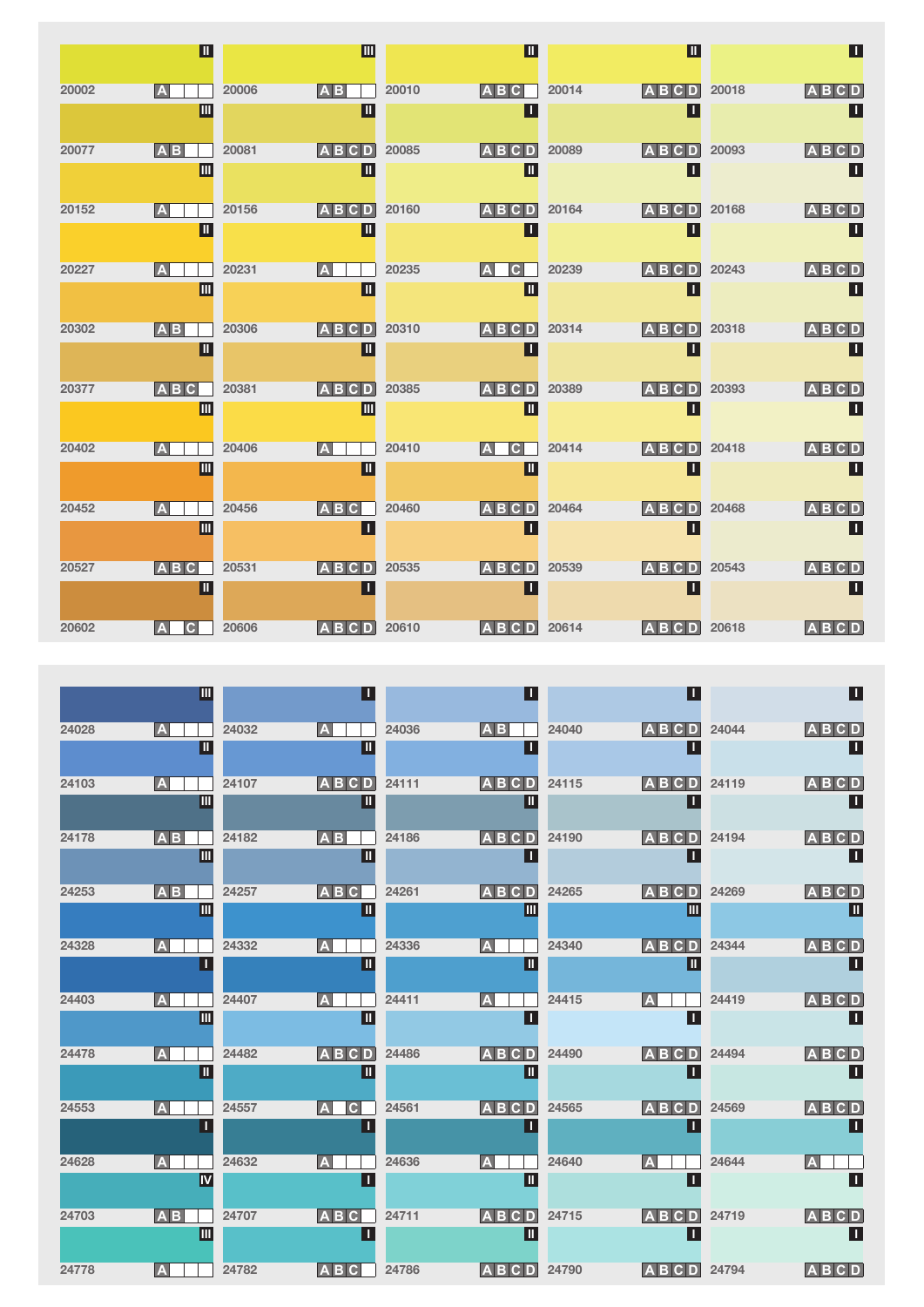|       | $\blacksquare$                             |       | П                                       |       | $\boldsymbol{\Pi}$            |       | $\mathsf \Pi$                           |       | $\blacksquare$         |
|-------|--------------------------------------------|-------|-----------------------------------------|-------|-------------------------------|-------|-----------------------------------------|-------|------------------------|
| 21027 | <b>ABC</b>                                 | 21031 | <b>ABCD</b>                             | 21035 | ABCD                          | 21039 | ABCD                                    | 21043 | ABCD                   |
|       | Ш                                          |       | $\overline{\mathbf{u}}$                 |       | $\overline{\mathbb{L}}$       |       | Π                                       |       | $\blacksquare$         |
| 21102 | $\boxed{\mathbf{A}}$                       | 21106 | IA.<br>$ {\bf C} $                      | 21110 | $ {\bf C} $<br>IA.            | 21114 | $ {\bf C} $<br>IA.<br>Π                 | 21118 | $A$ $B$ $C$            |
|       | π                                          |       | π                                       |       | Π                             |       |                                         |       | П                      |
| 21177 | $\vert$ A<br>$ {\bf C} $                   | 21181 | ABCD                                    | 21185 | <b>ABCD</b>                   | 21189 | $A$ BCD                                 | 21193 | ABCD                   |
|       | IV                                         |       | ℿ                                       |       | $\blacksquare$                |       | $\overline{\mathbb{I}}$                 |       | $\blacksquare$         |
| 21252 | $\boxed{\mathbf{A}}$                       | 21256 | IA.                                     | 21260 | $ {\bf C} $<br>IA.            | 21264 | IA.                                     | 21268 | IA.                    |
|       | $\blacksquare$                             |       | $\blacksquare$                          |       | $\boldsymbol{\Pi}$            |       | П                                       |       | $\blacksquare$         |
| 21327 | $\overline{A}$                             | 21331 | IA.<br>$ {\bf C} $                      | 21335 | $ {\bf C} $<br>IA.            | 21339 | <b>ABCD</b>                             | 21343 | <b>ABCD</b>            |
|       | Ш                                          |       | $\overline{\mathbb{I}}$                 |       | $\vert \mathbb{I} \vert$      |       | $\blacksquare$                          |       | $\blacksquare$         |
| 21402 | A<br>C.                                    | 21406 | IA.<br>$\mathbf{C}$                     | 21410 | $\mathbf C$<br>IA.            | 21414 | $\mathsf{C}$<br>IA.                     | 21418 | ABCD                   |
|       | Ш                                          |       | π                                       |       | H.                            |       | Π                                       |       | $\blacksquare$         |
| 21477 | $\vert \mathbb{A} \vert$<br>$\blacksquare$ | 21481 | C.<br>IA<br>$\blacksquare$              | 21485 | <b>ABCD</b><br>$\blacksquare$ | 21489 | C.<br>D<br>IA.<br>в<br>Π                | 21493 | ABCD<br>$\blacksquare$ |
|       |                                            |       |                                         |       |                               |       |                                         |       |                        |
| 21552 | $\vert \mathbf{A} \vert$                   | 21556 | $ {\bf C} $<br>$\vert \mathbf{A} \vert$ | 21560 | $\mathbf C$<br>$\mathbb{A}$   | 21564 | $ {\bf C} $<br>$\vert \mathbf{A} \vert$ | 21568 | ABCD                   |

|       | Ш                            |       | Ш                       |       | Ш                                         |       | Ш                   |       | Ш                       |
|-------|------------------------------|-------|-------------------------|-------|-------------------------------------------|-------|---------------------|-------|-------------------------|
| 25054 | <b>AB</b>                    | 25058 | <b>ABCD</b>             | 25062 | <b>ABCD</b>                               | 25066 | <b>ABCD</b>         | 25070 | <b>ABCD</b>             |
|       | $\blacksquare$               |       | Ш                       |       | П                                         |       | Ш                   |       | Ш                       |
| 25129 | $A$ $B$                      | 25133 | <b>ABCD</b>             | 25137 | <b>ABCD</b>                               | 25141 | <b>ABCD</b>         | 25145 | <b>ABCD</b>             |
|       | П                            |       | Ш                       |       | Ш                                         |       | Ш                   |       | П                       |
| 25204 | IA.                          | 25208 | <b>ABCD</b>             | 25212 | <b>ABCD</b>                               | 25216 | $A$ BCD             | 25220 | <b>ABCD</b>             |
|       | Ш                            |       | Ш                       |       | Ш                                         |       | $\blacksquare$      |       | Ш                       |
| 25279 | $ {\bf A} $                  | 25283 | $ {\bf C} $<br>A        | 25287 | $ {\bf C} $<br>IA.                        | 25291 | <b>AB</b>           | 25295 | <b>AB</b>               |
|       | Ш                            |       | Ш                       |       | Ш                                         |       | Π                   |       | П                       |
| 25354 | A<br>$\overline{\mathbf{C}}$ | 25358 | <b>ABC</b>              | 25362 | $A$ $B$ $C$ $D$                           | 25366 | ABCD                | 25370 | <b>ABCD</b>             |
|       | Ш                            |       | Ш                       |       | Ш                                         |       | Ш                   |       | П                       |
| 25429 | IA.                          | 25433 | <b>ABC</b>              | 25437 | <b>ABCD</b>                               | 25441 | $A$ B C D           | 25445 | <b>ABCD</b>             |
|       | Ш                            |       | $\blacksquare$          |       | $\blacksquare$                            |       | Ш                   |       | $\mathbf{L}$            |
| 25504 | $\vert$ A                    | 25508 | $\overline{\mathbf{A}}$ | 25512 | $\overline{\mathsf{A}}$<br>$\overline{C}$ | 25516 | $A$ BCD             | 25520 | $A$ $B$ $C$ $D$         |
|       | Ш                            |       | Ш                       |       | ▥                                         |       | $\blacksquare$      |       | Ш                       |
| 25579 | IA.                          | 25583 | A                       | 25587 | IA.                                       | 25591 | IA.                 | 25595 | <b>A</b><br>$ {\bf C} $ |
|       | Ш                            |       | Ш                       |       | П                                         |       | Π                   |       | П                       |
| 25654 | <b>AB</b>                    | 25658 | <b>ABCD</b>             | 25662 | $A$ B C D                                 | 25666 | <b>ABCD</b>         | 25670 | <b>ABCD</b>             |
|       | $\blacksquare$               |       | П                       |       | ш                                         |       | $\mathbf \mathsf I$ |       | $\blacksquare$          |
| 25729 | $ \mathbf{A} $               | 25733 | $ {\bf C} $<br>IA.      | 25737 | <b>ABCD</b>                               | 25741 | <b>ABCD</b>         | 25745 | <b>ABCD</b>             |
|       | П                            |       | Ш                       |       | П                                         |       | Ш                   |       | $\mathbf \mathsf I$     |
| 25804 | <b>ABCD</b>                  | 25808 | $A$ $B$ $C$ $D$         | 25812 | <b>ABCD</b>                               | 25816 | <b>ABCD</b>         | 25820 | <b>ABCD</b>             |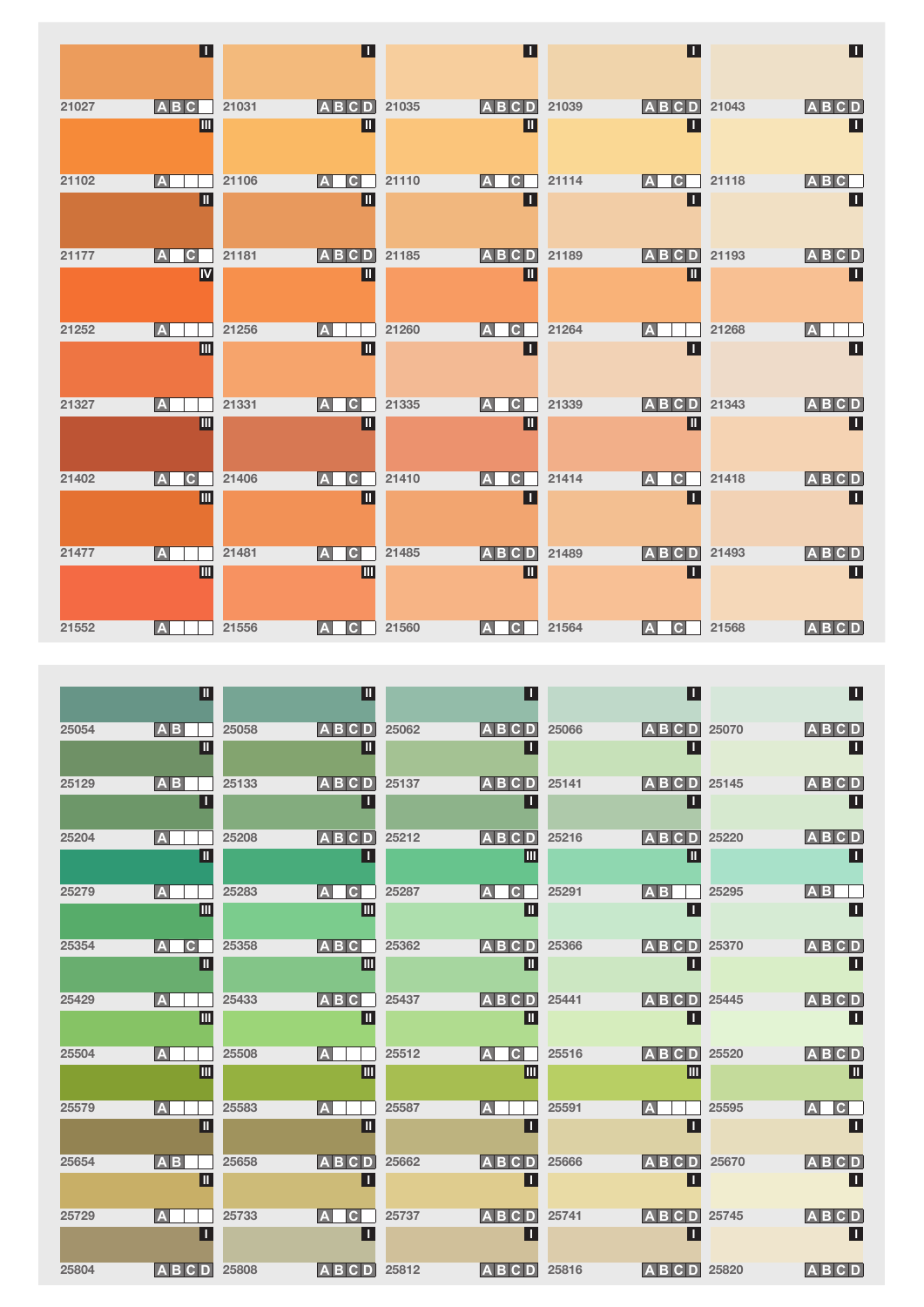|       | Ш                       |       | $\blacksquare$           |       | $\overline{\mathbb{L}}$ |       | $\overline{\mathsf{L}}$                |       | $\blacksquare$     |
|-------|-------------------------|-------|--------------------------|-------|-------------------------|-------|----------------------------------------|-------|--------------------|
| 22053 | $\overline{A}$          | 22057 | <b>A</b><br>$ {\bf C} $  | 22061 | $\overline{A}$          | 22065 | $\overline{A}$                         | 22069 | ABCD               |
|       | <b>IV</b>               |       | $\blacksquare$           |       | $\blacksquare$          |       | $\mathbf{u}$                           |       | $\boldsymbol{\Pi}$ |
| 22128 | A                       | 22132 | A                        | 22136 | $\boxed{\mathbf{A}}$    | 22140 | $ {\bf C} $<br>l A                     | 22144 | $ {\bf c} $<br>IA. |
|       | $\overline{\mathbf{N}}$ |       | $\blacksquare$           |       | $\blacksquare$          |       | П                                      |       | $\blacksquare$     |
| 22203 | A                       | 22207 | IA.                      | 22211 | $\vert \bm{A} \vert$    | 22215 | l A                                    | 22219 | A                  |
|       | <b>IV</b>               |       | $\blacksquare$           |       | π                       |       | π                                      |       | $\blacksquare$     |
| 22278 | IA.                     | 22282 | l A                      | 22286 | $\overline{A}$          | 22290 | $\overline{\mathbb{A}}$<br>$ {\bf C} $ | 22294 | IA.                |
|       | Ш                       |       | $\vert \textbf{I} \vert$ |       | $\blacksquare$          |       | П                                      |       | $\blacksquare$     |
| 22353 | IA.<br>$\mathbf{C}$     | 22357 | IA.                      | 22361 | $\overline{A}$          | 22365 | l A                                    | 22369 | IA.                |
|       | Ш                       |       | П                        |       | Ш                       |       | Π                                      |       | $\blacksquare$     |
| 22428 | IA.<br>C.               | 22432 | <b>ABCD</b>              | 22436 | <b>ABCD</b>             | 22440 | <b>ABCD</b>                            | 22444 | ABCD               |
|       | п                       |       | Ш                        |       | ш                       |       | Π                                      |       | $\blacksquare$     |
| 22503 | <b>ABCD</b>             | 22507 | ABCD                     | 22511 | <b>ABCD</b>             | 22515 | ABCD                                   | 22519 | ABCD               |
|       | Ш                       |       | Ш                        |       | Π                       |       | $\overline{\mathbf{L}}$                |       | $\blacksquare$     |
| 22578 | A<br>$ {\bf C} $        | 22582 | $ {\bf C} $<br>IA        | 22586 | ABCD                    | 22590 | <b>ABCD</b>                            | 22594 | ABCD               |
|       | Ш                       |       | $\blacksquare$           |       | Ш                       |       | $\blacksquare$                         |       | $\blacksquare$     |
| 22653 | A                       | 22657 | A                        | 22661 | $\vert$ A               | 22665 | IA.                                    | 22669 | A                  |

|       | Ш                              |       | Ш                |       | Ш                 |       | Ш                         |       | $\blacksquare$              |
|-------|--------------------------------|-------|------------------|-------|-------------------|-------|---------------------------|-------|-----------------------------|
| 26004 | $\overline{A}$<br>Ш            | 26008 | ABC<br>Т.        | 26012 | <b>ABCD</b><br>Т  | 26016 | <b>ABCD</b><br>П          | 26020 | <b>ABCD</b><br>$\mathsf{L}$ |
| 26079 | ABC<br>Ш                       | 26083 | ABCD<br>Т.       | 26087 | <b>ABCD</b><br>п  | 26091 | $\overline{A}$ B C D<br>Ш | 26095 | ABCD<br>$\mathbf \mathsf I$ |
| 26154 | AB<br>П                        | 26158 | ABC<br>П         | 26162 | ABCD<br>-1        | 26166 | <b>ABCD</b><br>П          | 26170 | <b>ABCD</b><br>П            |
| 26229 | $\mathbf{A}$<br>П              | 26233 | ABC<br>H.        | 26237 | ABCD<br>ш         | 26241 | <b>ABCD</b><br>Ш          | 26245 | ABCD<br>П                   |
| 26304 | ABCD                           | 26308 | ABCD             | 26312 | <b>ABCD</b>       | 26316 | ABCD                      | 26320 | ABCD                        |
| 26379 | ш<br>ABCD                      | 26383 | T.<br>ABCD       | 26387 | п<br><b>ABCD</b>  | 26391 | П<br><b>ABCD</b>          | 26395 | П<br>ABCD                   |
| 26454 | Ш<br>A<br>$\mathbf{C}$         | 26458 | Т.<br><b>ABC</b> | 26462 | п<br><b>ABCD</b>  | 26466 | П<br><b>ABCD</b>          | 26470 | ABCD                        |
|       | Ш                              |       | п                |       | п                 |       | П                         |       | $\overline{\mathsf{L}}$     |
| 26529 | IA.<br>$\mathsf{C}$<br>Ш       | 26533 | <b>AB</b><br>П   | 26537 | <b>ABCD</b><br>-1 | 26541 | <b>ABCD</b><br>П          | 26545 | <b>ABCD</b><br>П            |
| 26604 | $\overline{\mathbf{C}}$<br>IA. | 26608 | ABC              | 26612 | <b>ABCD</b>       | 26616 | $\overline{A}$ B C D      | 26620 | ABCD                        |